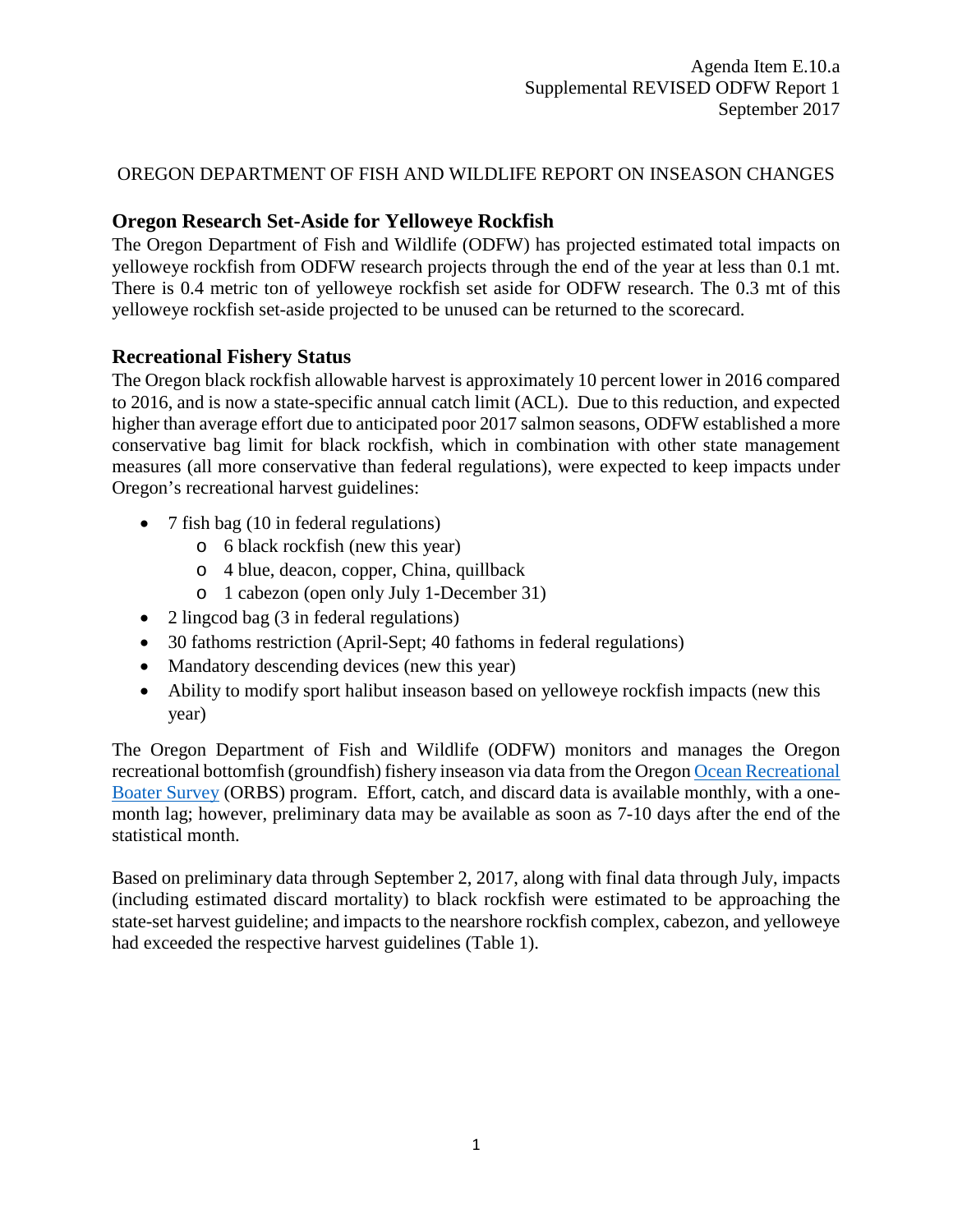| <b>Species</b> | <b>Harvest</b><br><b>Guideline</b> | <b>Estimated</b><br><b>Actual Impacts</b> | Projected<br><b>Annual Impacts,</b> | Projected<br><b>Annual</b> |  |
|----------------|------------------------------------|-------------------------------------------|-------------------------------------|----------------------------|--|
|                |                                    | through August                            | data through                        | Impacts, data              |  |
|                |                                    |                                           | <b>July</b>                         | through Aug                |  |
| Black rockfish | 400.1                              | 388.1                                     | 409.3                               | 439.1                      |  |
| Cabezon        | 16.8                               | 18.6                                      | 14.8                                | 24.1                       |  |
| Nearshore      |                                    |                                           |                                     |                            |  |
| Rockfish       | 33.1                               | 36.7                                      | 38.3                                | 43.1                       |  |
| Complex        |                                    |                                           |                                     |                            |  |
| Yelloweye      | 3.0                                | 3.15                                      | 3.1                                 | 3.6                        |  |
| Rockfish       |                                    |                                           |                                     |                            |  |

<span id="page-1-0"></span>**Table 1. Estimated impacts (catches plus discard mortality; in mt) through August from the Oregon recreational bottomfish fishery.**

Projections based on data through June and July indicated the quota was sufficient to stay open all year, even though our effort was very high. For black rockfish specifically, we projected that our quota would allow us to maintain the bag limit at 7 fish (6 fish sub-bag for black rockfish) through Labor Day weekend (which industry has stressed is the most important time-point to reach in season), and that we would likely need to reduce the bag limit after Labor Day. Specifically, models showed that a reduction to 4 fish in mid-August or a reduction to 3 fish after the Labor Day weekend would both achieve the same result. ODFW determined that delaying a potentially disruptive inseason change until after the Labor Day holiday weekend was the better option.

### **Record August Effort and Landings**

However, when data through August became available, it showed that recreational bottomfish effort levels for the month of August were at a record high, with 4,000 more angler-trips than in the next-highest August (2013). August 2017 had the highest bottomfish effort of any month in the period 2012-2017. June and July were also in top five of all months in 2012-2017. The cumulative number of angler trips through 2017 is also at a record high, as is the number of black rockfish encountered this year. Relatively poor salmon fishing, consistently favorable weather much of the year, and unusually slow tuna fishing likely added to the poor salmon seasons and led to this exceptionally high bottomfish effort. The record number of bottomfish angler trips (135 percent of the recent 10 year average) were not anticipated, nor were the landings of black rockfish (73 mt expected vs. 99 mt actual).

#### **State Inseason Action**

ODFW consulted with the California Department of Fish and Wildlife and the Washington Department of Fish and Wildlife to inform them of the status of our minor nearshore rockfish catch. Responses indicated that their estimates and projections suggested that they did not expect to exceed the nearshore rockfish complex harvest guidelines for California (north of 40° 10' N lat.) and Washington.

ODFW met with our Sportfishing Advisory Committee to discuss effort, catches, and options for the bottomfish fishery. Following that meeting, ODFW announced on September 12 that the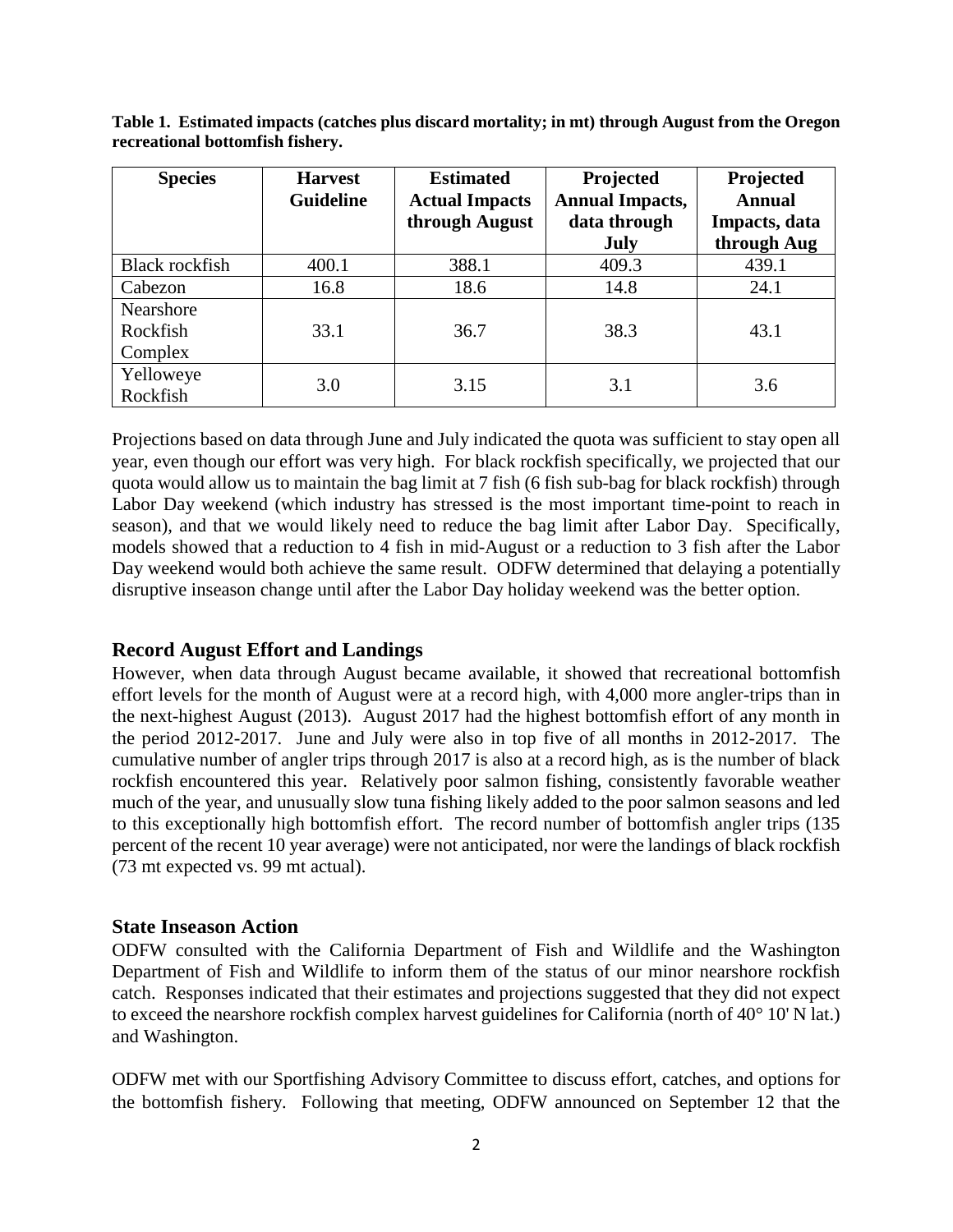Oregon recreational bottomfish fishery would close for all species, except flatfish, effective at [1](#page-2-1)1:59 p.m. on September 17, 2017<sup>1</sup>. This closure is necessary to prevent harvest guidelines from being further exceeded. ODFW is not requesting conforming federal actions, as using state regulations allows for more timely modifications to regulations inseason.

# **End of the Year Projections**

The ODFW inseason tracking model estimates total impacts through the end of the year. [Table 2](#page-2-0) shows what the projected year-end impacts would have been if no action had been taken; with the closure in place for the remainder of the year, and several options ODFW is considering for providing some opportunity outside of 40 fathoms October-December.

<span id="page-2-0"></span>

| Table 2. Estimated impacts (catches plus discard mortality; in mt) projected through the end of the |
|-----------------------------------------------------------------------------------------------------|
| year from the Oregon recreational bottomfish fishery.                                               |

|                                                       |                                                                                                          | Projected end of year total impacts (mt) |              |             |                |
|-------------------------------------------------------|----------------------------------------------------------------------------------------------------------|------------------------------------------|--------------|-------------|----------------|
| Option                                                | <b>Regulations</b>                                                                                       | Yelloweye                                | <b>Black</b> | <b>NSRF</b> | <b>Cabezon</b> |
| Pre-Season<br>Models                                  | Open inside of 30 fm April-Sept; open<br>all depth Oct-Mar                                               | 2.8                                      | 408.4        | 33.4        | 15.9           |
| Original Season<br>Structure, Data<br>through Sept. 2 | Open inside of 30 fm April-Sept; open<br>all depth Oct-Mar                                               | 3.6                                      | 439.1        | 43.1        | 24.1           |
| Current<br>Regulations                                | Closed Sept 17-Dec 31                                                                                    | 3.3                                      | 413.3        | 39.2        | 20.6           |
| Option 1 (Least<br>Restrictive)                       | Open outside of 40 fm Oct-Dec for all<br>bottomfish; cabezon and black<br>rockfish prohibited            | 3.8                                      | 414.8        | 39.4        | 20.6           |
| Option 2                                              | Open outside of 40 fm Oct-Dec;<br>cabezon, black rockfish, and<br>nearshore rockfish prohibited          |                                          | 414.8        | 39.2        | 20.6           |
| Option 3                                              | Open outside of 40 fm Oct-Dec;<br>cabezon, black rockfish, nearshore<br>rockfish, and lingcod prohibited |                                          | 414.8        | 39.2        | 20.6           |
| <b>Harvest Guideline</b>                              |                                                                                                          | 3.0                                      | 400.1        | 33.1        | 16.8           |

# **Potential Limited Reopening**

l

The closure of sport bottomfishing in Oregon will have significant economic impacts on our fishing communities. Many anglers eagerly anticipate the "deep reef" opportunity, primarily targeting lingcod, after the seasonal depth restriction ends on September  $30<sup>th</sup>$ . Charter operators are reporting cancelling hundreds of trips, and other businesses associated with recreational fishing are also affected. ODFW has received a large number of phone calls and emails since announcing the closure testifying to the economic and social impacts of the closure on businesses and

<span id="page-2-1"></span> $1 \text{ http://www.dfw.state.or.us/news/2017/09~sep/091217b.asp}$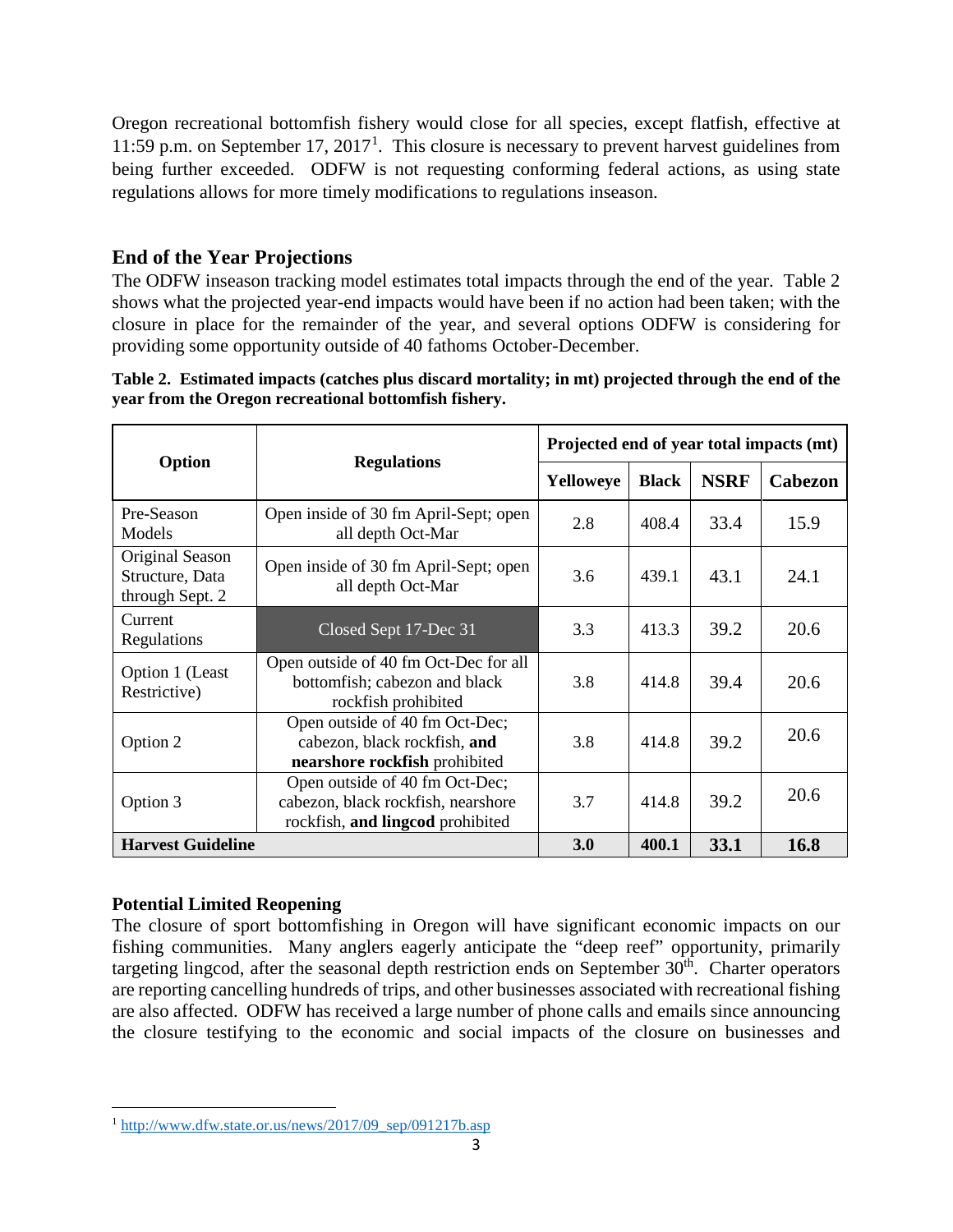individuals. Economic impacts in terms of the number of angler trips, job equivalents, and income lost (foregone) due to the closure, estimated using the IOPAC model, are shown in Table 3.

Loss of: Angler trips Jobs Income Charter 560 3 \$148,229 Private 2,500 4 \$209,609 Total 3,060 7 \$357,838

**Table 3. Estimated Impacts of Oregon Bottomfish Closure, 9/18-12/31, 2017 (from IOPAC model)**

ODFW is evaluating options for providing some effort beginning October 1 through the end of the year, while minimizing additional impacts over the harvest guidelines and the risk of exceeding any ACL's. A limited reopening would mitigate some of the anticipated economic impacts.

Options are shown in Table 2. All options shown include prohibiting retention of cabezon and black rockfish in order to reduce risk of exceeding the Oregon annual catch limit (ACL) for those stocks. The options also include opening only outside 40 fathoms in order to minimize encounters with black rockfish, which are less frequent outside 40 fathoms. Option 1 would allow all other groundfish. Anglers are very interested in the "deep-reef" opportunity in the fall after the seasonal depth restriction ends, with lingcod as the primary target. Option 2 would prohibit nearshore rockfish species (blue/deacon, China, copper, quillback rockfishes) in order to minimize further accumulation of impacts to the Oregon share of this complex. The projected impacts of the reopening options assume all trips that were projected to occur under normal regulations would still occur even under a deep-water-only opening; which almost certainly results in a conservatively high impact estimate, as some trips would likely not occur if the only option is to fish outside of 40 fathoms.

ODFW will consider the amount of yelloweye rockfish projected to remain available in the scorecard at the end of 2017 based on information obtained at this Council meeting, the options described in Table 2 as well as alternative options that may be developed, and any other relevant information. We will review ORBS data through September 17 (the last day before the closure begins) as soon as it is available, which is anticipated sometime the last week of September. At that time, we will make a determination on a potential reopening in October via state rulemaking. Any reopening would be accompanied by additional outreach on the requirement to use descending devices when releasing rockfish, in order to improve post-release survival of yelloweye rockfish in particular.

ODFW recognizes that there are potential safety concerns related to allowing bottomfish fishing only in deeper waters. Opening only outside the 40 fathom line would be necessary to ensure that encounters with black rockfish are minimized. If fishing were allowed inside 40 fathoms, even with retention of black rockfish prohibited, there would be additional impacts up to  $\sim$ 16 mt due to mortality of released fish. Because Oregon's commercial nearshore fishery, which shares the Oregon ACL for black rockfish, is projected to use most of its harvest guideline (~113 out of 126 mt), additional impacts due to the sport fishery could increase the risk of exceeding the ACL (527 mt).